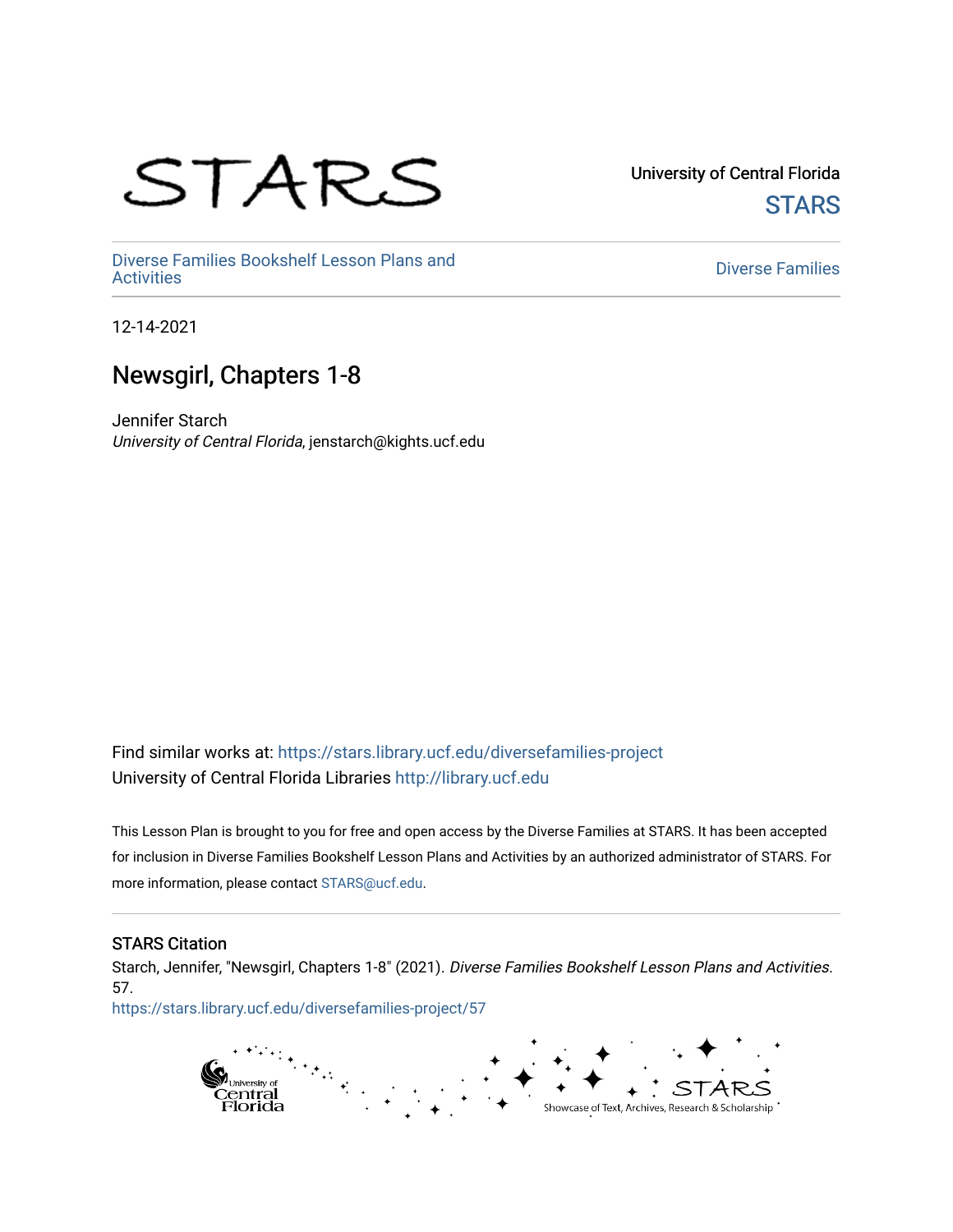

UNIVERSITY OF CENTRAL FLORIDA

#### Diverse Families Children's Literature Lesson Plan

#### **Written by Jennifer Starch**

**STARS Database BOOK URL:** [\(https://stars.library.ucf.edu/diversefamilies/1471/\)](https://stars.library.ucf.edu/diversefamilies/1471/)

| Lesson Title                   | <b>Book title: Newsgirl</b>                                                                    |
|--------------------------------|------------------------------------------------------------------------------------------------|
|                                | <b>Author:</b> Liza Ketchum                                                                    |
|                                | (chapters 1-8; novel has 48 chapters total)                                                    |
| <b>Content Areas and Grade</b> | English and Language Arts and Social Studies                                                   |
| Levels:                        | 5-8 grade range (6th grade preferred level)                                                    |
| Lesson Objectives:             | 1. The student will conduct research to answer a question, drawing on multiple                 |
|                                | reliable and valid sources.                                                                    |
|                                | 2. The student will use digital tools to produce writing.                                      |
|                                | 3. The student will demonstrate understanding of how to use maps and other                     |
|                                | geographic representations, tools, and technologies to trace the route taken<br>to California. |
|                                | 4. The student will understand physical and cultural characteristics of the Eastern            |
|                                | United States and California.                                                                  |
|                                | 5. The student will understand the fundamental concepts relevant to the                        |
|                                | development of a market economy.                                                               |
| Florida Standards:             | 1. ELA (BEST) 6.C.4.1 Conduct research to answer a question, drawing on multiple               |
|                                | reliable and valid sources, and refocusing the inquiry when appropriate.                       |
|                                | 2. ELA (BEST) 6.C.5.2 Use digital tools to produce writing.                                    |
|                                | 3. SS.6.G.1 Understand how to use maps and other geographic representations,                   |
|                                | tools, and technology to report information.                                                   |
|                                | 4. SS.6.G.2 Understand physical and cultural characteristics of places.                        |
|                                | 5. SS.6.E.1 Understand the fundamental concepts relevant to the development of                 |
|                                | a market economy.                                                                              |
| Assessments Included:          | Teacher observation and talk (formative)                                                       |
|                                | Emoji assessment (formative)                                                                   |
|                                | Think-Pair-Share (formative)                                                                   |
| Motivating Activity &          | The teacher will present themselves as a miner (floppy hat, flannel shirt, gold pan,           |
| Anticipatory Set/Access Prior  | etc.) and set the scene for the topic of the 1849 California Gold Rush; the teacher will       |
| Knowledge:                     | identify themselves as a miner from New Hampshire that has recently moved to San               |
|                                | Francisco to pan for gold. Project book title and cover art upon beginning this lesson         |
|                                | so students can see it. Introduce book title and tell students that it takes place during      |
|                                | the California Gold Rush.                                                                      |
|                                | Ask students if they've ever heard of the California Gold Rush and what they know or           |
|                                | think they know based on what we've read so far. Ask students if they've ever heard            |
|                                | of the 49ers football team. Tell students about the 1849 connection (beginning of the          |
|                                | Gold Rush)                                                                                     |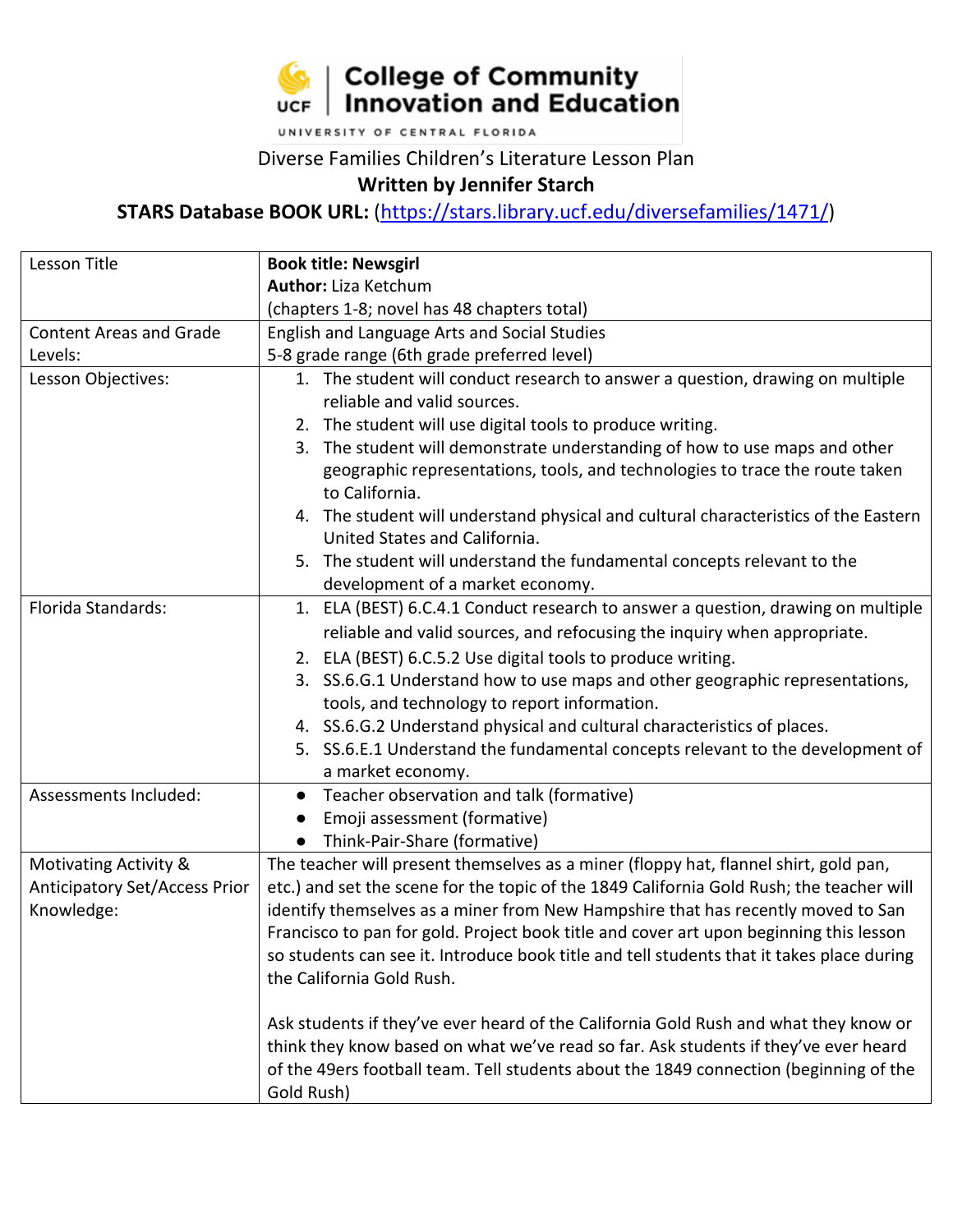

## $\left|\frac{1}{\sqrt{2}}\right|$  College of Community<br>UCF | Innovation and Education

UNIVERSITY OF CENTRAL FLORIDA

|             | Play this short video as an introduction and attention-getter.                                                                                                                                                                                                                                                                                                                                                                                                                                                                                                                                                                                                                                     |
|-------------|----------------------------------------------------------------------------------------------------------------------------------------------------------------------------------------------------------------------------------------------------------------------------------------------------------------------------------------------------------------------------------------------------------------------------------------------------------------------------------------------------------------------------------------------------------------------------------------------------------------------------------------------------------------------------------------------------|
| Procedures: | (10 minutes)<br>1. Provide each student with a paper map (for example) of the Western<br>Hemisphere. Ask students: What continents are these? Review continents and<br>repeat the question for ELs, as needed. Make sure students have a pencil to<br>use for labeling throughout the lesson. Model on the projection so students<br>can see the correct spelling.<br><b>Universal Design for Learning Guidelines:</b><br>1.3: Offer ways of customizing the display of information;<br>2.1: Clarify vocabulary and symbols;<br>3.1: Activate or supply background knowledge;<br>4.2: Optimize access to tools and assistive technologies;                                                         |
|             | 5.1: Use multiple media for communication<br>2. Once continents are identified, ask students to choose a color to label the<br>continents. Teacher will demonstrate on a projection of the same map.<br>3. Ask students: What do you know or remember about different types of<br>landforms? (activating prior knowledge)<br>4. Ask students: Who remembers what type of landform the state of Florida is?<br>What other landforms can you think of? When a student identifies a landform,<br>repeat the name of it, and indicate on the map, or draw it out, as needed for<br>ELs. Some student responses might be, mountains, plateau, peninsula, island,<br>valleys, hills, isthmus. (SS.6.G.1) |
|             | 5. Allow students to name what types of landforms they remember and describe<br>them. If nobody comes up with it, guide students to "isthmus".<br>6. Describe what an isthmus is and ask: Do you see anything on this map that is a<br>narrow strip of land that connects two larger areas of land with water on each<br>side? Please label this on your map as the Isthmus of Panama.<br>7. Make sure all students have identified the Isthmus of Panama; demonstrate                                                                                                                                                                                                                             |
|             | labeling it on the teacher's projected map.<br>8. The teacher will say: In the first few chapters of Newsgirl, we read of Amelia's<br>journey to California. They traveled from Boston, Massachusetts, to San<br>Francisco, California, and it took 8 weeks using the Isthmus of Panama. The<br>first part of their trip was to take a steamship from Boston to Panama and<br>then using canoes, small wagons, and sometimes walking, across the isthmus<br>and then another steamship to San Francisco. Please trace this route from<br>Boston (indicate on teacher map where Boston is) to San Francisco (indicate<br>on teacher map where San Francisco is).                                    |
|             | 9. Then ask: What other ways could have gotten from Boston to San Francisco?<br>Use your map for ideas! Now use your personal electronic device and some of<br>these keywords to search how people can cross between the Atlantic and<br>Pacific Oceans now. (key word examples: gold rush crossing; gold rush route), .                                                                                                                                                                                                                                                                                                                                                                           |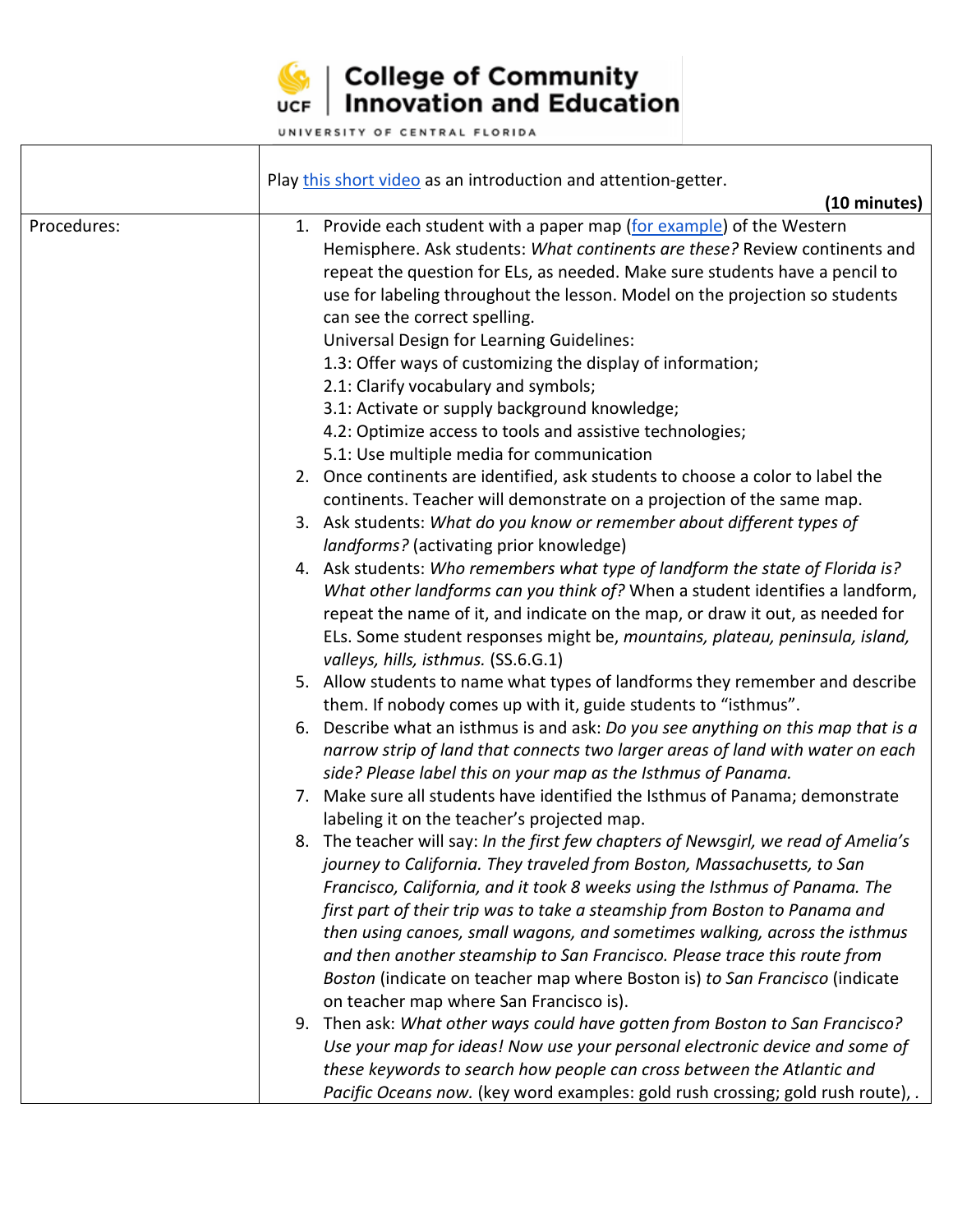

## $\left|\frac{1}{\sqrt{2}}\right|$  College of Community<br>UCF | Innovation and Education

| Teacher will demonstrate tracing out the route after the students so they can                           |  |
|---------------------------------------------------------------------------------------------------------|--|
| correct their work as needed. Indicate the route for ELs and repeat, as needed.<br>(ELA (BEST) 6.C.4.1) |  |
| 10. The teacher will say: Now that you have found multiple ways (ie. around Cape                        |  |
| Horn, through the isthmus of Panama, over land by stagecoach) a person can                              |  |
| cross from Boston to California, type out a paragraph describing which way                              |  |
| YOU would like to take and why. (ELA (BEST) 6.C.5.2)                                                    |  |
| (20 minutes)                                                                                            |  |
| While students are typing, the teacher should walk the room, asking and                                 |  |
| answering questions for students, assessing their understanding so far.                                 |  |
| 11. The teacher should offer students a body and brain break: Now that you are                          |  |
|                                                                                                         |  |
| done writing, let's take a trip across the room (since we can't go across the                           |  |
| country!) and stretch our legs. (You can play some interesting music for this                           |  |
| activity; something period appropriate such as this YouTube video. This will                            |  |
| allow students to take a short break and allow for some movement and light                              |  |
| conversation, limit this to 5 minutes)                                                                  |  |
| 12. Use your preferred choral response to call students back to your attention (for                     |  |
| example, the teacher might say, "And we are" and the students are                                       |  |
| prompted to reply, "Movin' ON!").                                                                       |  |
| 13. Please turn your books to page 4. Please partner read the bottom paragraph                          |  |
| that starts with "Mother and Estelle"  stop at the end of the sentence that                             |  |
| finishes with "they would make and sell".                                                               |  |
| The teacher responds with: When Amelia said "women could make their own                                 |  |
| way in California, earn a good living; be independent; even buy property" what                          |  |
| do you think their lives were like when they lived in Boston? What must have                            |  |
| been different? Possible responses could be: That women could not own                                   |  |
| property in Boston. Or That women could not be independent in Boston.                                   |  |
| (SS.6.G.2)                                                                                              |  |
| 14. Please turn your books to page 19; please partner read from the bottom of                           |  |
| page 19 starting with "Amelia snapped open her carpet bag stopping at the                               |  |
| top of page 20 ending with "set the shoes aside."  When the students are                                |  |
| done, respond with: Thank you for reading that. What do you think caused                                |  |
| Amelia to open her back and take out the paper? What ideas do you think                                 |  |
| Amelia had? Let's take a few minutes and turn to talk to your partner about                             |  |
| those ideas.                                                                                            |  |
| (5 minutes)                                                                                             |  |
| 15. The teacher should start out asking students' opinions: Why do you think                            |  |
| Amelia pulled the newspaper out of her shoes? Some ideas they might reply                               |  |
| with would be: To sell to make money. Or, To show the others they have newer                            |  |
| news. The teacher would tell the students about a market economy: A market                              |  |
| economy is when production and products are determined by unrestricted                                  |  |
| competition. So, that would mean that prices are decided by supply and                                  |  |
|                                                                                                         |  |